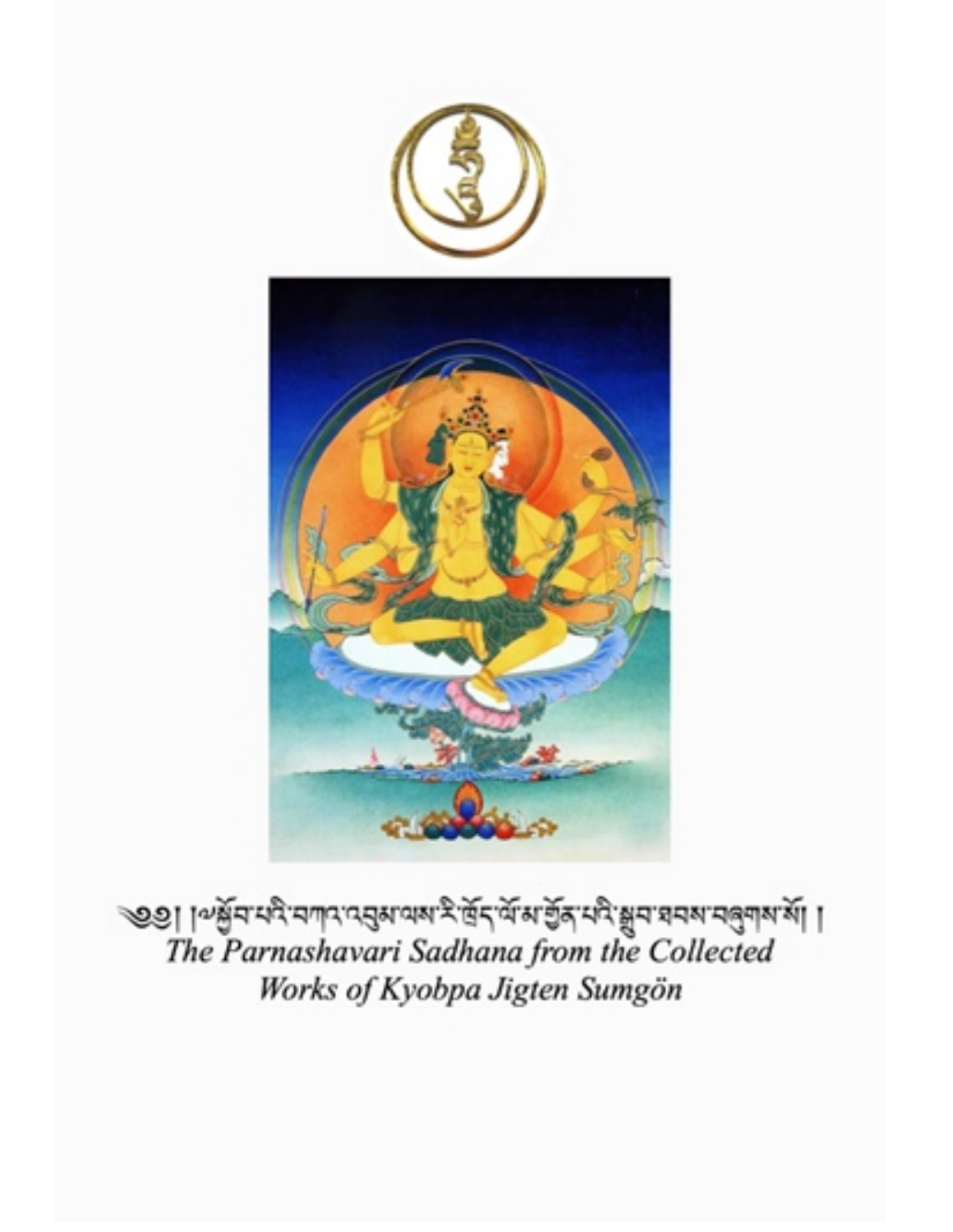্৩৩়। ∣ঝੈ་রহ্ʻব্দিঁহ্ঁমব্রির্ঘ্মযুর্শ্লিমামার্হি্উো। বিদ্যুত্ত্বের্থনাষ্ট্র্য টুৢামহ্রিউন্সামার্জীয়া ।বর্মুনিমুহ্ব্দ্রাজর্জনা ম্বেস্কিলার

থা ।ร्यवाञ्च्नायवार्थामुन्यवे ब्रियबावाद्रुहा ।

*Liberating us from the diseases of inexhaustible samsara, with the ocean of great bliss of samsara and nirvana you guide us beings to the supreme awakening – glorious Phagmodrupa, I bow at your feet.*

རང་ག๑ན་འརིགས་པ་கॆན་པོས་སེན་པ་ལས། །སོལ་བེད་དཔལ་ལྲན་རེ་བྲོན་རི་ལོད་མ། །ལྲ་མོ་མகོག་ལ་སྐབས་སྲ་སོང་གྱར་ན། །འརིགས་པ་ཀུན་ থম'ৰ্মুন'ধীম'ম্ভুম'ৰ্ন' বী। ।

> *Glorious Goddess Parnashavari, you liberate all others and myself from infliction of great harm. When we have taken refuge in you, sublime goddess, you will protect us from all dangers. Thus, I shall write these brief words.*

<u>៹</u>⊏་པོ་ལོནར་གོང་ལྲར་རྱང་དག་པར་བུས་པའི་རེན་གྱི་གང་རྲག་གིས་བསྱེན་པ་དང་། སྲབ་པ་དང་། ལས་སྲོར་བ་ལ་འརྲག་པར་བུ་སྲེ། གནས་भैན་ད <u>དབེ</u>ན་པར་གནས་གང་ཕུག་དར་དང་། ಹག་ಹག་ལེགས་པར་བཏབ་ནས། མེ་དོག་བཀྲས་པ་ལ་སོགས་པ་ལིད་བིན་བུ་དགའ་བར་བྱ་སྲེ། ≧་བརུན་མ་ <u>ঋর্মনাথার্মাই উর্দের সুমারার্মিনা গ্রাই বিদ্যালি ডুপ্রায়ার্মাই বিদ্যালয় করি বিদ্যালয় বিদ্যালয় বিদ্যালয় ব</u> ཡན་ལག་གིས་གནས་ནས།

*Those who have purified their mind stream with certainty at the beginning as described above, should engage in the approach, accomplishment, and activities of the deity: Having cleaned your perfectly secluded place well and sprinkled water, take great joy in arranging flowers and so forth. After placing images of the Goddess Parnashavari and others in the east and offering abundant gifts, sit on a comfortable seat facing eastwards. In the posture of meditative stability recite:*

়মমেন্স্ৰমাৰ্ক্ৰমান্মান্ত্ৰীসক্ৰমান্ক্ৰমমাআ় ।মৃমাক্ৰমানমন্মান্দীৰাস্মান্দিক বিভিন্ন কৰি সম্পৰ্কী । ষ্ট্রিন্সর্মলম ঘট্টিম ঘর্ষ নর্মন ক্রমম ট্রম। ।বর্ম্রান্ম ন্বে ইিং মেচমা ক্রম বেম্রান ঘন্দর্যনা । *Refuge Prayer:*

#### **sang gyé chö dang tsok kyi chok nam la/ jang chup bar du dak ni kyap su chi/ dak gi jin sok gyi pé sö nam kyi/ dro la pen chir sang gyé drup par shok/**

In the Buddha, Dharma, and supreme assembly, I take refuge until awakening.

Through the merit of practicing generosity and the other pāramitās, may I attain buddhahood for the benefit of beings.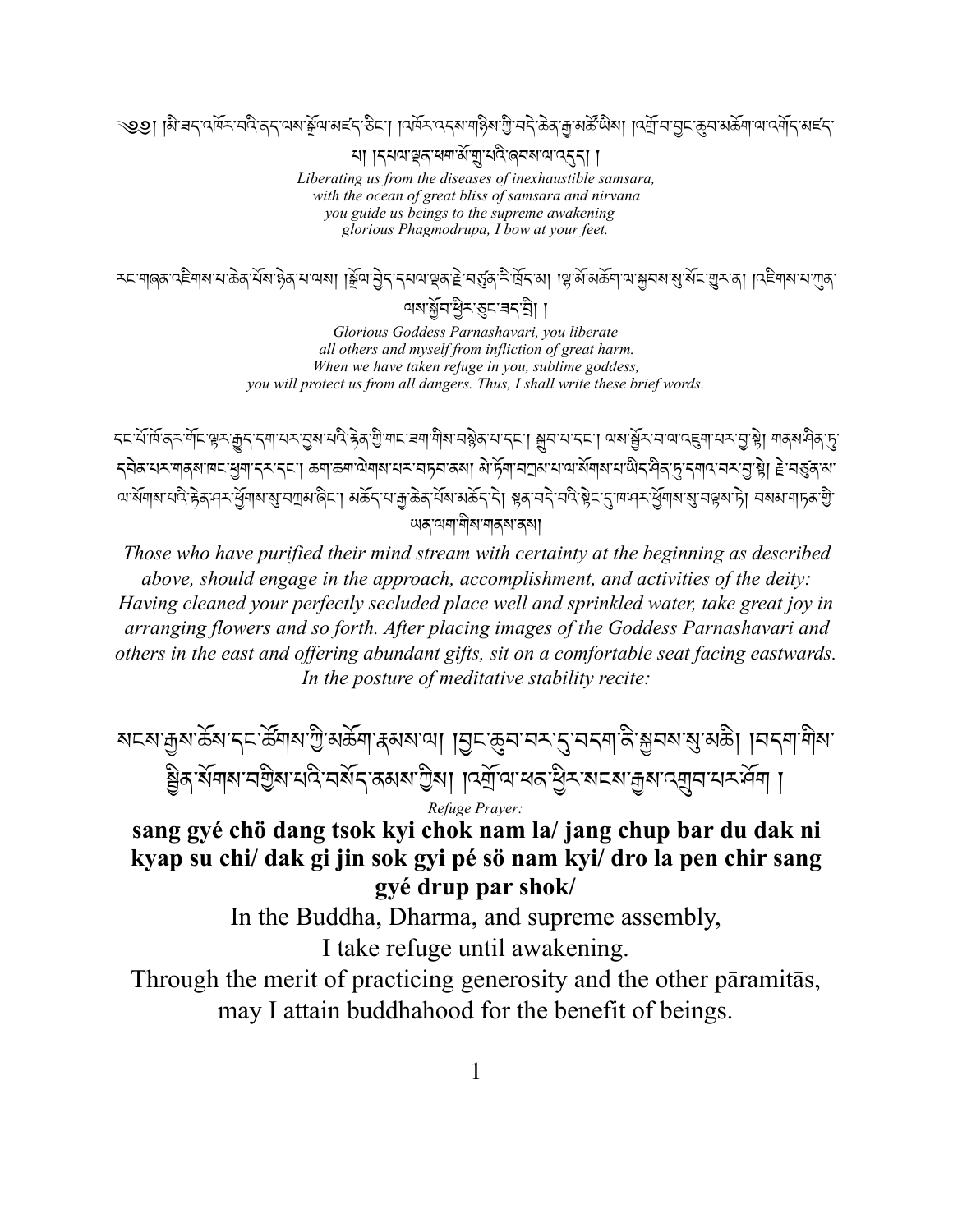མ་ནམས་མཁའ་དང་མཉམ་པའི་སེམས་ཅན་ཐམས་ཅད་བདེ་བ་དང་བདེ་བའི་W་དང་Cན་པར་Oར་ཅིག །་ ম্মানম্নার্দ্রমানম্নাম্রীমূর্ণেরাম্রার্শ্বের্ণার্শ্বের্ণার্শ্বের্ণার্শ্বের্ণার্ ঘਨ'য়ুਨ'ਠੈਗ ।'हे'মੈ८'ಹਗਭਾ ਭੂਨ'বাইম'বৃত 'ঘ্ৰা'ঘণ্ড অচ্চত স্থিত অৱশ্যাত্মক অৱশ্যাত্মক অৱশ *The Four Immeasurables:*

**ma nam kha dang nyam pé sem chen tam ché de wa dang de wé gyu dang den par gyur chik/ duk ngel dang duk ngel gyi gyu dang drel war gyur chik/ duk ngel mé pé de wa dang mi drel war gyur chik/ nyé ring chak dang nyi dang drel wé tang nyom la né par gyur chik/** May all mother sentient beings, limitless as space, have happiness and the causes of happiness.

May they be freed from suffering and the causes of suffering. May they not be separated from the happiness that is free from suffer-

ing.

May they dwell in equanimity, free from any bias of attachment or aversion.

ধূনাৎক্ষণবান্দৰ্যক্ৰী উচাৰনৰ অসমতি ৷ বিশ্বজন্ম বিদাৰ বিদ্যালয় বিশ্বজন বন্দেশাশীৰ উদ্মৰ্শৰাৰ ৰাজ্যৰ কৰ্মৰ শীৰ্ষ বুন্দুনস্থিত নৰ্মূৰ্ণ। *The Seven Limbs:*

#### **chak tsel wa dang chö ching shak pa dang/ jé su yi rang kül zhing söl wa yi/ ge wa chung zé dak gi chi sak pa/ tam ché dzok pé jang chup chir ngo/**

Prostrating, offering, confessing, rejoicing, beseeching, and supplicating – I dedicate whatever slight virtue I have gathered for the complete awakening of all.

ন্ৰ=ক্ষেত্ৰী, ৰূপ্ত স্থাপন কৰি সম্পৰ্কী, ৰূপ্ত স্থাপন কৰি স্থাপন কৰি স্থাপন *Having cultivated bodhicitta and accumulated merit, recite the following:*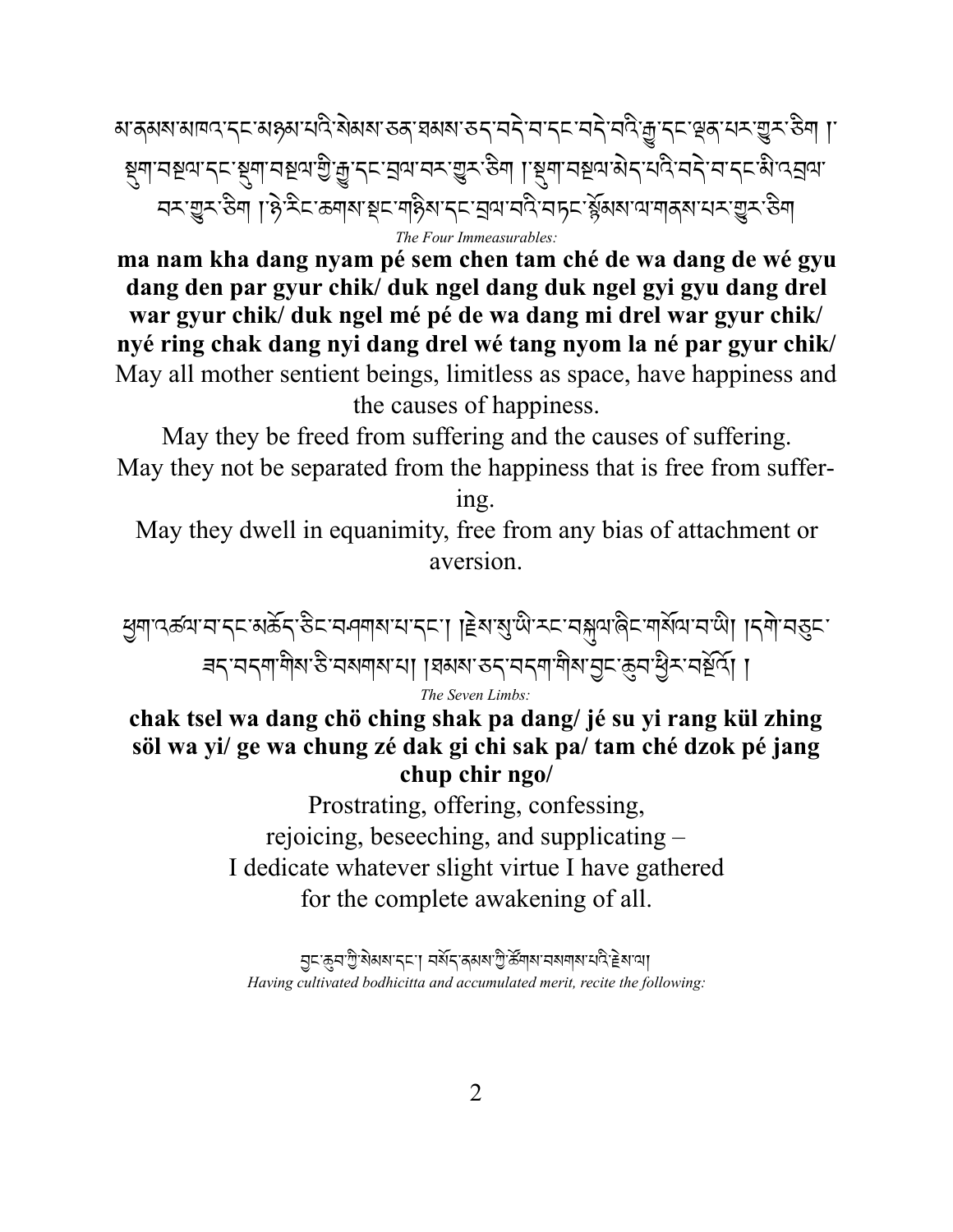## <u>ଊୁଣ ମାଂଧି ଅବସ୍ଥା । ମାଞ୍ଚିତ ଏକ ଅବସ୍ଥା ।</u>

#### **om svabhāva shuddhāh sarva dharmāh svabhāva shuddho ham**

ଵ़ेशॱय़ॾॆॸॱय़ऎॱॸ॔॓क़ॱक़ॕॺॱय़ॺॺॱॸॸॱग़ॸॎ॔॓ॸॱॺॱक़ॺॱॸॸॱय़ॿॆक़ॱॻॆॳॱड़ॺॱय़ॸॱॸक़ऄॺॺॱय़ऎॱॸॸॱ <u>এমা মনলীদিৰ বাবাৰীসমূহীৰ বিশেষ বিশেষ বিশেষ দিয়ে বিশিষ্ট্য প্ৰদাস বিশিষ্ট্য প্ৰদাস বিশ্বৰ</u> <u></u>ठदाण्डे बदादमार्गदेन या गाउँ मैं मुखायादे हेमायादम ह्रीयाया ब्रह्मा उदाहुम्या ब्रह्मा देन चेन देखून ব্5্ষাক্ষা মার্ঘক্ খ্রীন্টান্টাইণ্ট্র্দায়ী রামান্যা দির্ঘেরায়ুমুমানামা ন্ন্দাষ্ট্রান্ট্র্দাম্বারামান্ট্র্দা ৼৃত্র'বর্ম'ঝ'ই'র্দ্র'ম'ব্রম'শমুঝ'শ্রী'মহম'ক্রম'ঘঝম'তব'শ্রী'ঋ়্ম'ব্র'শ্রুব'থা

**zhé jö pé dön chö tam ché dö ma né rang zhin gyi nam par dak par gom pé ngang lé/ rang gi shé pa pam ser po zhik jung bar sam la/ dé lé ö zer trö pé/ sem chen tam ché kyi né dang nö pa tso wo jé pé dik pa dang drip pa tam ché jang né ö zer dé tsur dü né/ sa bön gyi yi gé dé nyi la tim pé/ dé yong su gyur pa lé/ ké chik gi rang nyi chom den dé ma ri trö ma dü sum gyi sang gyé tam ché kyi yum du gyur pa/**

This means that all phenomena are primordially completely pure by nature. Within the state of meditating on this, I imagine that my consciousness emerges as a yellow Pam syllable. From it, light rays radiate and purify the diseases and impairments of all beings in particular, as well as all their wrong doings and obscurations. Thereafter the light rays return and dissolve into the seed syllable, which fully transforms me instantly into the Illustrious One, Parnashavari, mother of the buddhas of the three times.

গ্মুঅর্ন্নাম্বিনউজিঅসাম্ব্যুমানা ন্মুমাম্বিনমা নার্ড্রিন্দানা নাডামার্ষ্টানা প্রনাম্বনামা নাডামান্ন যঁহিঁা নাষ্টিৰ ঘাৰ বিশ্ৰাস্থ্য নম্বৰৰ মাণ নাৰ্থৰ ঘাৰ মৰ্শিত স্থাৰ মাণ নাৰ্থৰ উদ্দেশ্য স্থাৰৰ মৰ্ དང་ཞགས་པ།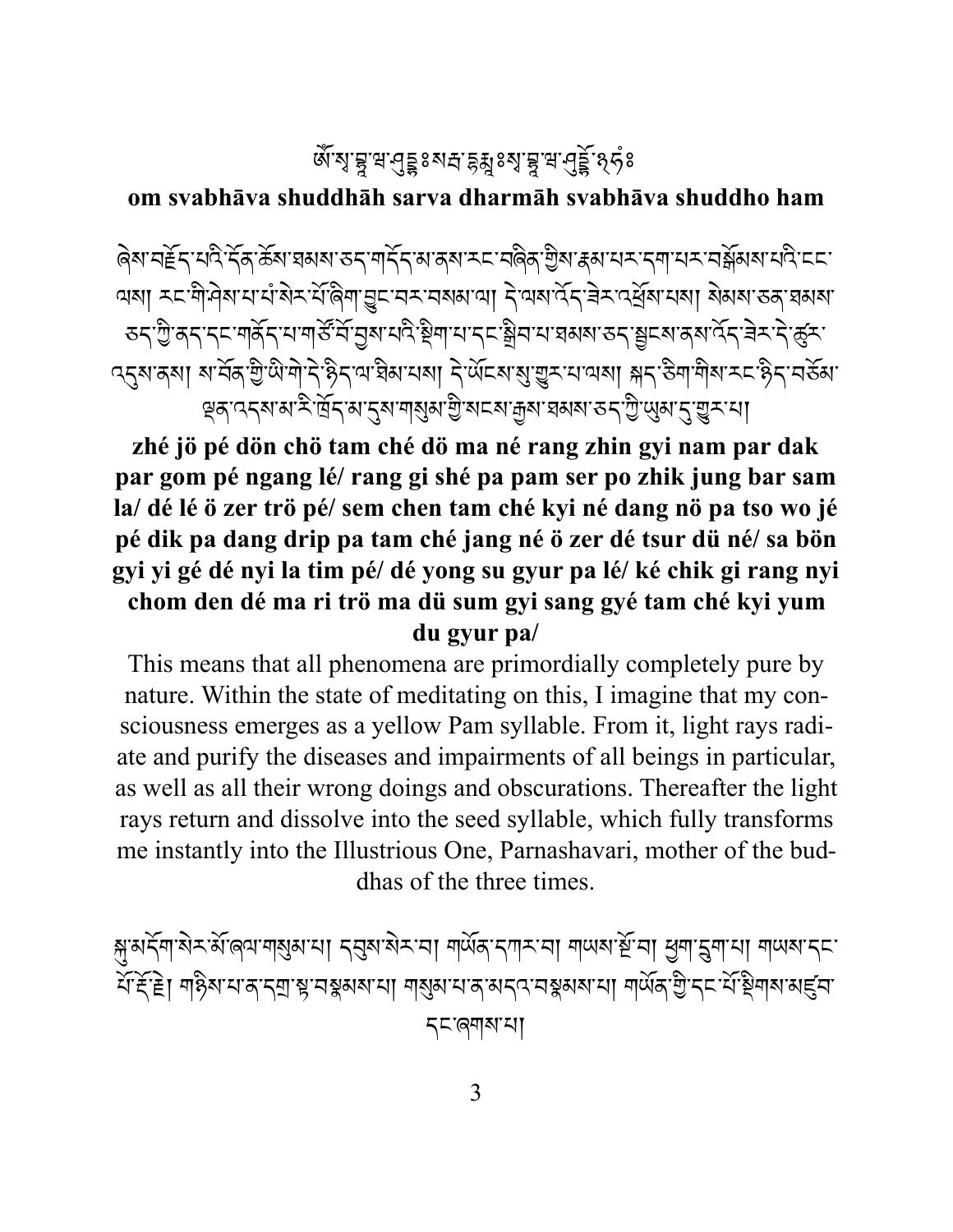শβ্ম ঘানী আৰু মাৰা আৰু মুখ মাৰাৰী মাৰা মাৰা এই বিভিন্নী আৰু মুখ বিদ্যালয় আৰু মুখ বিদ্যালয় ক বাম্জ্যামামা বিষ্যুমামানাৰামামামান্ত্ৰাৰৰ বিষ্টুচাৰামীৰ সমিত্ৰৰ বিষ্ণুমামানা কৰা <u>ব</u>ৰিক'খ্ৰীশৰ্কমাক্ষমাঞ্চলীৰ শিল্পৰ বিদ্যা

**ku dok ser mo zhel sum pa/ ü ser wa/ yön kar wa/ yé ngo wa/ chak druk pa/ yé dang po dor jé/ nyi pa na dra ta nam pa/ sum pa na da nam pa/ yön gyi dang po dik dzup dang zhak pa/ nyi pa shing lö bam po/ sum pa zhu nam pa/ pema kar pö teng na/ mé pung bar wé nang na zhuk pa/ dé tuk ka na pam lé pema dang da wé teng na pam ser po lé ö zer trö pé/ rang zhin gyi né né yé shé pa chen drang/**

My body has a yellow colour and I have three faces. My central face is yellow, the left face white, and the right face blue. I have six arms. My lower right hand holds a vajra; the middle, a battle ax; and the upper, an arrow. My lower left hand displays the threatening mudra, holding a noose; the middle, a bundle of branches; and the upper, a bow. I am sitting on a white lotus in the midst of masses of fire. The Pam syllable at my heart transforms into a lotus and moon, with a yellow Pam syllable on top. From it, light rays radiate and invite the wisdom beings from their natural abode.

$$
\mathsf{E}'8\mathsf{R}'\mathsf{R}'\mathsf{R}'\mathsf{R}'\mathsf{R}''\mathsf{R}''\mathsf{R}''\mathsf{R}''\mathsf{R}''\mathsf{R}''\mathsf{R}''\mathsf{R}''\mathsf{R}''\mathsf{R}''\mathsf{R}''\mathsf{R}''\mathsf{R}''\mathsf{R}''\mathsf{R}''\mathsf{R}''\mathsf{R}''\mathsf{R}''\mathsf{R}''\mathsf{R}''\mathsf{R}''\mathsf{R}''\mathsf{R}''\mathsf{R}''\mathsf{R}''\mathsf{R}''\mathsf{R}''\mathsf{R}''\mathsf{R}''\mathsf{R}''\mathsf{R}''\mathsf{R}''\mathsf{R}''\mathsf{R}''\mathsf{R}''\mathsf{R}''\mathsf{R}''\mathsf{R}''\mathsf{R}''\mathsf{R}''\mathsf{R}''\mathsf{R}''\mathsf{R}''\mathsf{R}''\mathsf{R}''\mathsf{R}''\mathsf{R}''\mathsf{R}''\mathsf{R}''\mathsf{R}''\mathsf{R}''\mathsf{R}''\mathsf{R}''\mathsf{R}''\mathsf{R}''\mathsf{R}''\mathsf{R}''\mathsf{R}''\mathsf{R}''\mathsf{R}''\mathsf{R}''\mathsf{R}''\mathsf{R}''\mathsf{R}''\mathsf{R}''\mathsf{R}''\mathsf{R}''\mathsf{R}''\mathsf{R}''\mathsf{R}''\mathsf{R}''\mathsf{R}''\mathsf{R}''\mathsf{R}''\mathsf{R}''\mathsf{R}''\mathsf{R}''\mathsf{R}''\mathsf{R}''\mathsf{R}''\mathsf{R}''\mathsf{R}''\mathsf{R}''\mathsf{R}''\mathsf{R}''\mathsf{R}''\mathsf{R}''\mathsf{R}''\mathsf{R}''\mathsf{R}''\mathsf{R}''\mathsf{R}''\mathsf{R}''\mathsf{R}''\mathsf{R}'''\mathsf{R}''\mathsf{R}''\mathsf{R}''\mathsf{R}''\mathsf{R}'''\mathsf{R}''\mathsf{R}'''\mathsf{R}'''\mathsf{R}''
$$

**dsa hūng bam hoh** *Thus summon, absorb them, unite with them, and rejoice.*

শৡৰাষ্যুমন্মেন্দ্ৰীমা মুন্ডেন্দ্ৰেশৰাস্মিৰাৰ্শক বিশেষবিত্ৰিত্বাৰ্শন্দ্ৰীভূম্বিশৰাস্থিত্ব নতমান্নৰ ব্ৰহ্মা

#### **nyi su mé par tim/ lar yang tuk ké sa bön lé ö trö pé wang gi lha rik nga khor ché chen drang/**

We merge inseparably. Again, light rays radiate from the seed syllable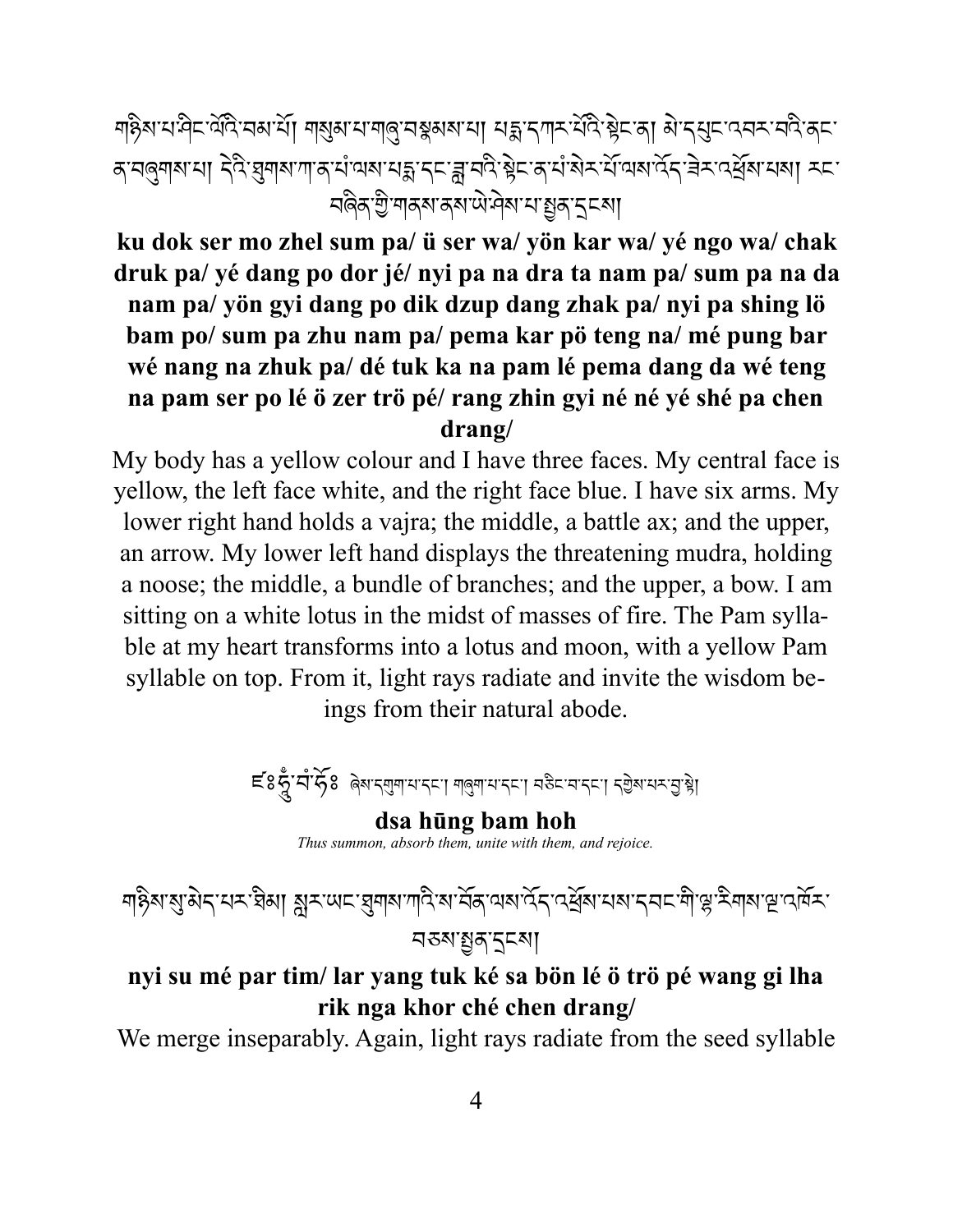at my heart, inviting the five empowerment deities and their retinue.

জ্যেঞ্জ্য বাৰা বাই শ্লু কর্মদুর্দ্রা দুর্জ্য বা বিরুদ্ধ কর্ম বিদ্যালয় বিশেষ বিদ্যালয় বিদ্যালয় বিদ্যালয় *Perform the five offerings correctly:*

**om panchakula saparivāra** pushpam **pratītsa svāhā** *And similarly with:* dhūpam, ālokam, ghandam, naividyam.

জঁষেদ্ৰ চায়ুশা চাজাহ্নী চিঞ্জু চুপ্ম। ৰিমাশৰ্মনা নামকৰা মানা নামকা ৰিমাজী মদ্ৰ চায়ুশা চাজাহ্নী দি শাদৃষোমাআত্মীআত্মী ৰিমান্ত্ৰমাঘবিক্ষোদ্বনমন্ত্ৰস্থা স্কাশন। ইস্মাদশা ক্ৰুঞ্জশামাত্মমাৰ্দিকাৰ্থনা ঘ্ৰন'থম'ন্মু'নক্ৰা ন্বন'স্ত্ৰ'ৰ্মম'ন্দ'ষ্টন'থ'ষ্টম'থন'ভ্ৰুন।

#### **om sarva tathāgata abhi shintsatu mām/ zhé söl wa tap pé wang ga lhé/**

om sarva tathāgata abhi shintsatu mām. With this, the empowerment deities are requested to grant empowerment.

#### **om sarva tathāgata abhishekata samaya shrīye hūng/ zhé bum pé chü wang kur/ ku gang/ dri ma dak chu lhak ma lé dön yö drup pé u gyen/ wang lha nam rang nyi la tim par gyur/**

om sarva tathāgata abhishekata samaya shrīye hūng. Thus, they bestow the empowerment with water from the vase, which fills the body and purifies the defilements. The overflowing water transforms into Amoghasiddhi as a crown ornament. The empowerment deities dissolve into me.

# জঁঘিদস্কেন কাৰ্য হৈ আৰু হৈ দুৰু অন্যুত্তি হৈ বিভিন্ন কৰি কৰি বিভিন্ন কৰি বিভিন্ন কৰি

*Offer with:* **om pishatsi parna shavari saparivāra** argham **pratītsa svāhā** *And similarly with:* pādyam, pushpam, dhūpam, ālokam, ghandam, naividyam, shabda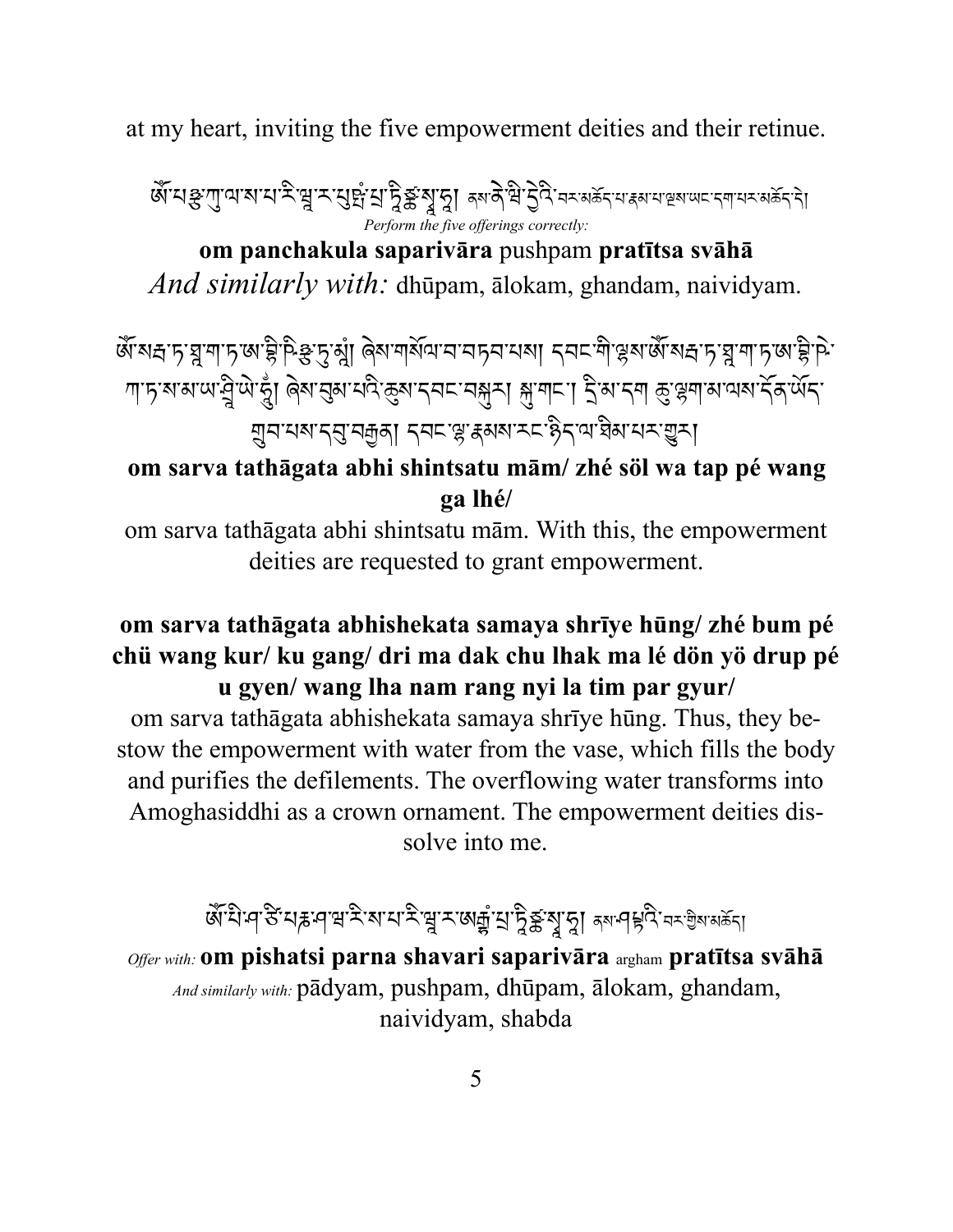क्षु শাঝু= ব্ৰূশৰ ত্ৰী ব্ৰীৱ শ্ৰীৰ অন্যান বিভিন্ন সমূহৰ সমূহৰ পৰা বিভিন্ন সমূহৰ সমূহৰ সমূহৰ সমূহৰ সমূহৰ সমূহৰ স দ্র্দ্র্যার্শ্রুর্স্বার্ম্ব্র্য্য উন্মান্ত্র্য জী

*After your body, speech and mind, have been blessed, you were granted the empowerment, you have meditated on the symbol of empowerment, and so on, the praise of the Goddess Parnashavari in verse follows:*

ৰ্ক্তমান্ত্ৰাঘই বাৰ্টমান্টিমান্টিমান্ট ৰিমাণ্ডাৰ্মান্ট বিলিমান্ট বিলিমান্ট বিলিমান্ট বিলিমান্ট বি অম'ৰ্ম্লন'মন'ন্ৰ্ন ম'থা। ব্ৰিন'ৰ্ম্ৰন'ষ্ৰ্ৰ অম'ড্ৰেম'ন্ৰ'সেজে ।

## **chö ku dé wa chen pö kyil khor né/ yam la sok pa né kyi jik pa dang/ dü min chi lé kyop par jé pa yi/ dön drup trin lé yum la chak tsel lo/**

Out of the mandala of dharmakaya's great bliss, you protect against dangerous diseases such as epidemics and against untimely death –

I pay homage to you, mother of wish-fulfilling activities.

থহ্নবিল্বের আবাৰীক অর্ন্সিউনি প্রায় । স্কু ব্রত্তি জিলা প্রকাশ আবাৰী বিদ্যালয় । বিদ্যুষ্কার্য বি স্কুনাম'নাৰী'নইন'স্থৰ'ম'আ। ।নইম'ন্মুন'স্পৰ্শী শ্ৰীসম্পাত্মকৰা'ৰ্মা ।

## **pemé den la ser dok ri trö ma/ tsa wé zhel ser yé yön ngo dang kar/ u tra tor tsuk zi ji den pa yi/ ngö drup lha mö ku la chak tsel lo/**

Golden-colored Parnashavari, sitting on a lotus seat, your main face is yellow, the right face blue, and the left face white; your hair is bound up in a topknot, and you are full of splendor – I pay homage to the divine body of the goddess who grants accomplishments.

ऄऄॺॱয়ॖ॒ॻॺॱॾॆऄॱॸॸज़ॱऄॖॸॱॸऄ॔ॺॱख़ॸॱॸॸॴॱड़ॎॖॺॱॺॺऄऄॱॸॶॸॱॿॱॶऄॶॕफ़॔ॸॸॏॗॺॱॸऻॱ ।ॎॺॱ শমুম ধূন হ্রিশ বেলিমা ব্রিশ বিষ্ণো । বিব্রিশ ন্য বিদ্য বিষ্ণা প্রদেশের নিয়ে ।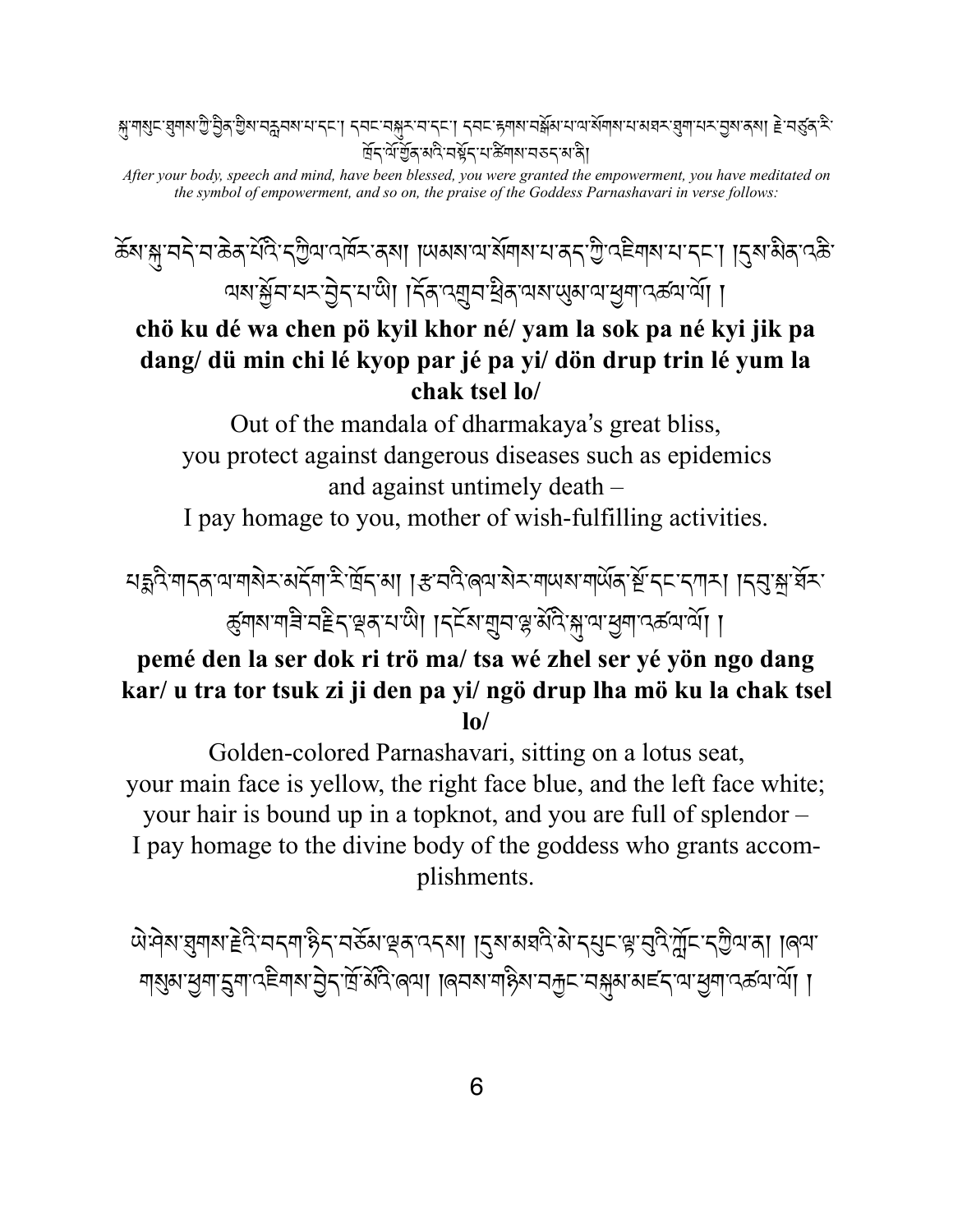#### **yé shé tuk jé dak nyi chom den dé/ dü té mé pung ta bü long kyil/ na zhel sum chak druk jik jé tro mö zhel/ zhap nyi kyang kum dzé la chak tsel lo/**

Illustrious One, you are the embodiment of wisdom and compassion, you dwell in the midst of masses of fire, which is burning like the fire at the end of time;

with your three faces and six arms, you look terrifying and wrathful – I pay homage to you, who has one leg outstretched and the other bent.

\*িদ্র্দ্র্যমান্ত্র্যমানস্থৰ মাজী। বিধিনাৰ্থি দ্রাস্থ্র দিস্মুই বিধান সামেদ্রে বিধান স্থিনী দিব দ্রাস্থ্র নম্বুনৰামবিদেশেকী। খেনাক্টৰাবৰ্শ্ৰামবিন্সৰামুশ্ৰামকলাৰী।

### **ri trö lo ma ku la nam pa yi/ da zhu dra ta shing lö bam po dzin/ dik dzup dor jé nam pé sha wa ri/ yum chen dro wé gön la chak tsel lo/**

Wearing a robe of leaves, holding bow and arrow, a battle ax, and a bundle of branches,

Parnashavari, you display the threatening mudra and hold a vajra – I pay homage to you, great mother, protectress of beings.

<sub>ন্নশ </sub>ৎম্মৰূপে ২ শ্ৰিন অমি মূৰ্ত পত্ৰ ২ বি. মি. এই. মি. এই. মি. এই. মি. এই. এই. এই. এই. এই. এই. এই. এই. এই. ক্ৰুন্'নন'মমা རང་རིད་ཀྱི་ལུས་নདད་རི་འོ་མ་ལུ་བུས་দ៝ངས་པར་བསམ་ནིང་། དེས་སྲིག་པ་དང་སྲིন'মা ཐམས་ཅད་དག་པ་ལ་སེམས་གཏད་ཅིང་།

*Visualization during mantra recitation:*

## **ri trö lo ma gyön mé u gyen gyi gyel wa rik nam pa ngé tuk ka né dü tsi chu gyün bap pé/ rang nyi kyi lü dü tsi o ma ta bü kheng par gyur/**

The crown of myself as Parnashavari consists of the five victorious ones. From their hearts flow streams of milky nectar, filling my body.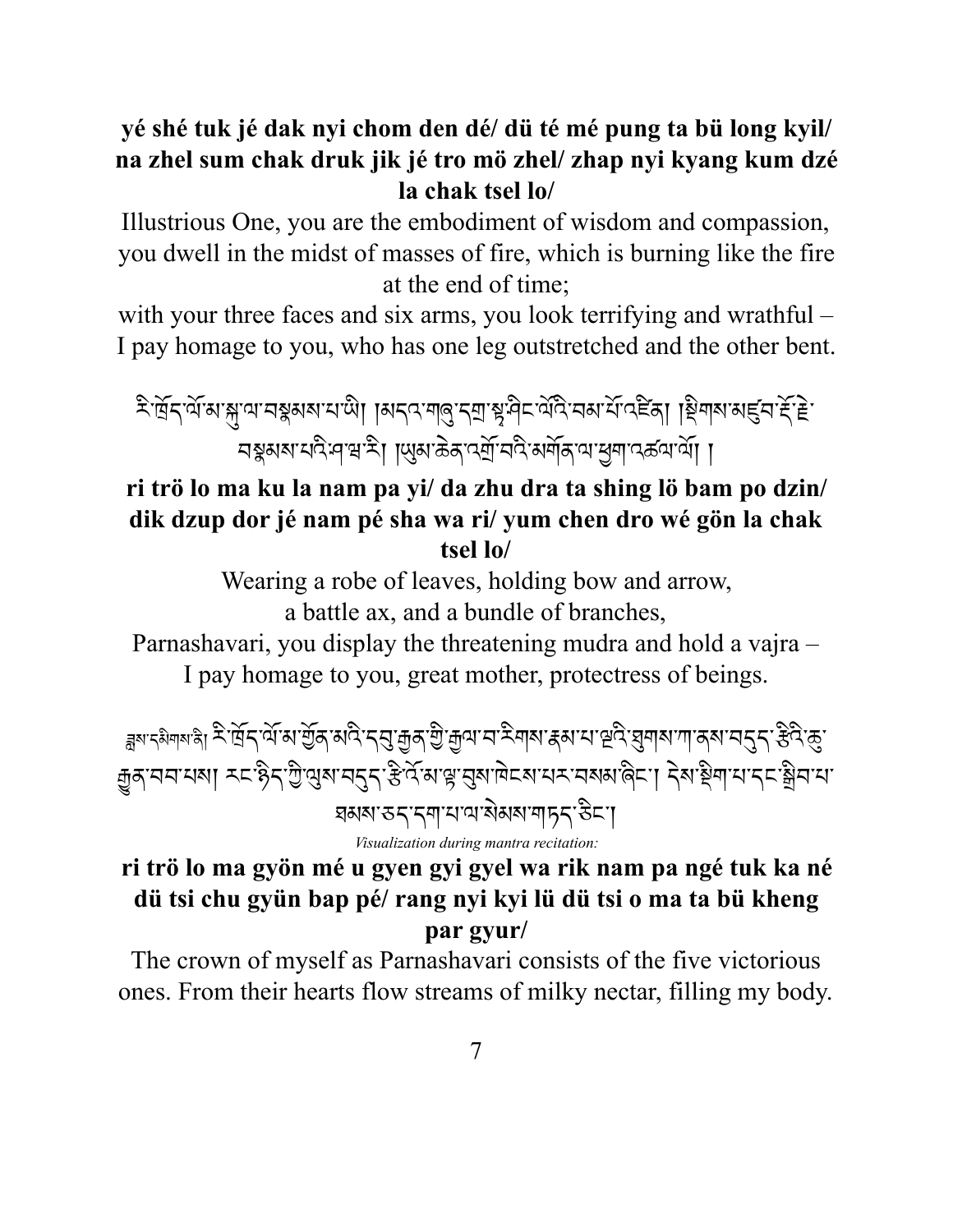## *Thus visualize. In this way, all wrong doings and obscurations are purified. Focus on that and then recite as many times as you can:*

জঁঘি:দস্টমে, দুদ্দামী: বাৰাজ্যৰ বিদ্যালয় বিদ্যালয় কাৰ্য প্ৰদেশ কৰি । **om pishatsi parna shavari sarva mari prasha mani hūng** *This protects oneself.*

শ্ৰৰস্থানৰী অ্যান্টিমামামান্দ্ৰমাদৰামা মন্দ্ৰিস্বেইন্দানৰিন্দ্ৰস্থাৰীসমূহ নামান্দ্ৰমান্দ ন্দা È নৰ্ত্তৰ অৰ্জমজাত্ৰ সমৰ কৰ্ণাৰ বৰ সম্বৰ্জন নৰ্ত্ত ইন্ট ক্ৰিন্স কৰি বৰ সম্বৰ্জা <u></u> অ্যা হিমামেন্সা ক্রমানমমানা বিনা ব্রান্দেশর্মিন মার্সিন কর্মী কর্মী বিনাক্ষর বিনাক্ষর বিনাক্ষর বিনাক্ষর বিনা *Protecting all others:*

#### **yül ri sam gyel kham/ rang ji tar dö pa zhin du rik nga dé war shek pa dang/ jé tsün mé nam kha tam ché gang war sam la/ dü tsi gyün bap pé/ né pa**'**am/ yül ri sam/ gyel kham gang zhing/ né dang nö pa tam ché zhi war gyur/**

I visualize that the whole space of either a region or country is filled with the five sugatas and the Goddess Parnashavari. From them, streams of nectar flow down, fill the bodies of the diseased, the region or kingdom, and all diseases and harms are pacified. *Focus on this visualization and then recite as many times as you can:*

জঁঘিদস্কেন দেখি বিজেপি বিজেপি বিজি

## **om pishatsi parna shavari sarva mari prasha mani**  hūng. अह्माऊँमाने अँघिम ठैं सहमय रिस्थ में सुरुषानुं सुर्के अपनि दिस्काल མཆོད།*Concluding ritual:*

*Offer with:* **om pishatsi parna shavari saparivāra** Arkham **pratītsa svāhā** *And similarly with:* pādyam, pushpam, dhūpam, ālokam, ghandam, naividyam, shabda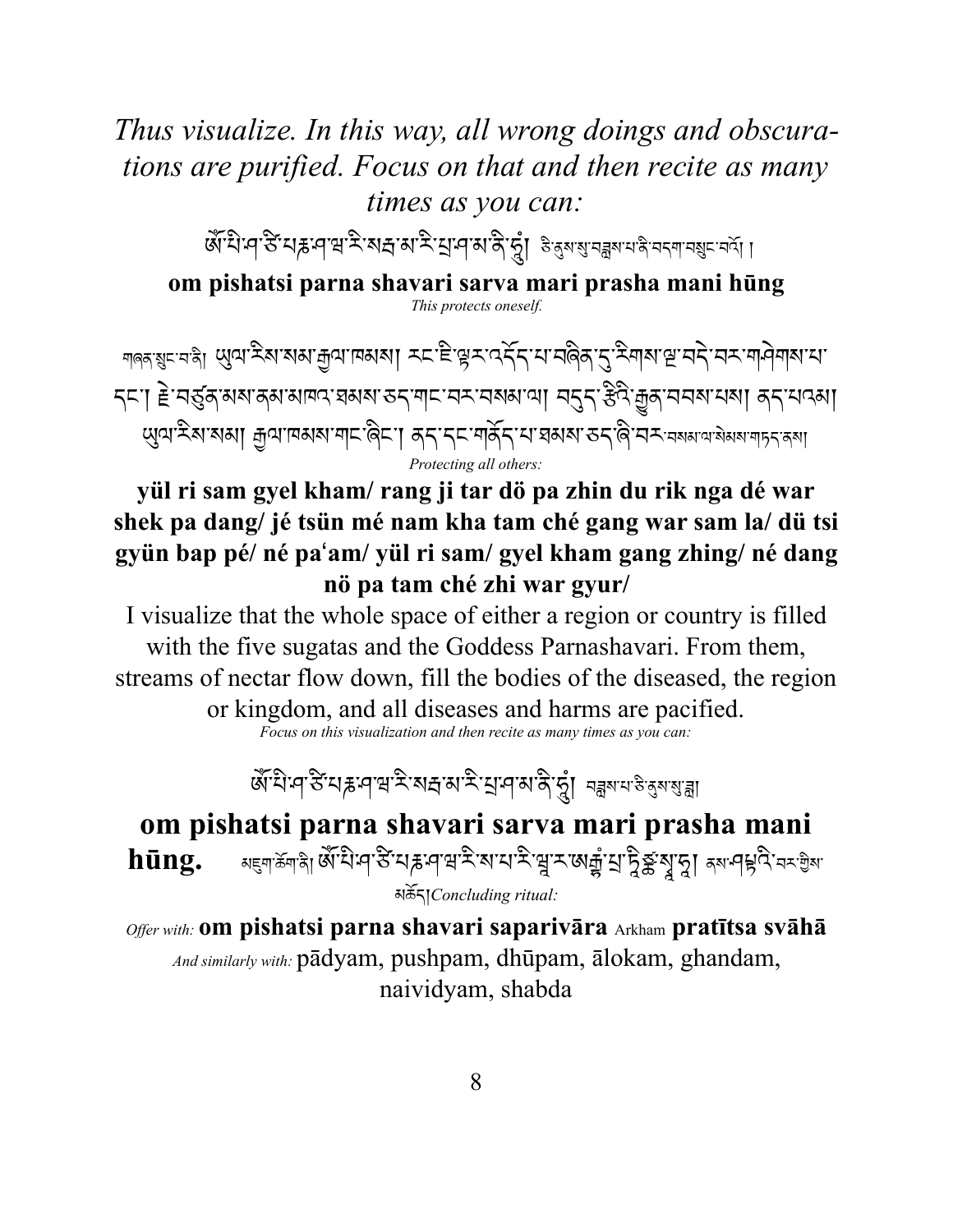ৰ্ক্ৰমান্ত্ৰা'ন'ৰ'ক্ৰম'ৰ্শ্বি'ন্ট্ৰীয়'নৰ্দ্ৰিম'ৰ্মা| ।অমম'মাৰ্শ্বশ্ৰাম'ন'ৰ্ম'টা'ন্ইশ্ৰমাম'ৰ্মন'। ।্মুম'মীৰ্'ন্ক অম'ৰ্ক্লব'থ-ইব'থাঁথ। বিন'ব্যাব'ৰ্শ্বিশ'ৰাম্' অৰা'বৰ্কৰা' বৰ্ষ্টবা । ১৯'বৰা

#### **chö ku dé wa chen pö kyil khor né/ yam la sok pa né kyi jik pa dang/ dü min chi lé kyop par jé pa yi/ dön drup trin lé yum la chak tsel tö/**

Out of the mandala of dharmakaya's great bliss, you protect against dangerous diseases such as epidemics and against untimely death –

I pay homage to you, mother of wish-fulfilling activities.

<u>য়ঢ়ঀৣ৾</u>ঽ་য়་དང་རུམས་པ་དང་། །གང་ལང་བདག་རརོངས་རྐོ་ལིས་ནི། །བརྱིས་པ་དང་ནི་བརྱིད་བསྱལ་གང་། |২িঁ'গ্ৰেক'ৰ্ড্ৰি'স্মেমৰ্মি হামাৰা ৰিম'নৰ্মৰ বিশেষ আৰু বিভিন্ন

**ma jor pa dang nyam pa dang/ gang yang dak mong lo yi ni/ gyi pa dang ni gyi tsel gang/ dé kün khyö kyi zö par söl/**

Whatever I could not procure, whatever was deteriorated, and whatever I did with a deluded mind or made others do:

> may you forgive all that. *Thus request for forbearance and recite the hundred-syllable mantra:*

জঁব্ছৰদুৰ্মানাৰা নাৰ্পুৰালা বছৰদুদ্দীৰ্ষী দিহুৱিৰীৰৰা ৰাষ্ট্ৰীয়ৰা মুৰ্ঘৰ্ছনা হুত্মা জাৰ্, কৰ্ডুমি:হুত্মাৰাক্ষিষ্ট্ৰীয় অস্থ্ৰী মৰ্যশায় ৰাজ্যকৰী ষ্ট্ৰা ন্ৰী অঃশ্ৰী ইংগুৰ ১৯৯২ চ ག་ཝན་སr་ཏ་ù་ག་ཏ། བ¥་†་མེ་øî། བ¿£་བྷ་ཝ།མ་õ་ས་མ་ཡ་སµ་£ཿ

**om badsra satva samaya/ manu palaya/ badsra satva tenopa/ tisht**'**a dridho me bhava/ suto k**'**jo me bhava/ supo k**'**jo me bhava/ anu rakto me bhava/ sarva siddhim me prajats**'**a/ sarva karma sutsa me tsittam shirja kuru hung/ haha haha ho/ bhagavan sarva**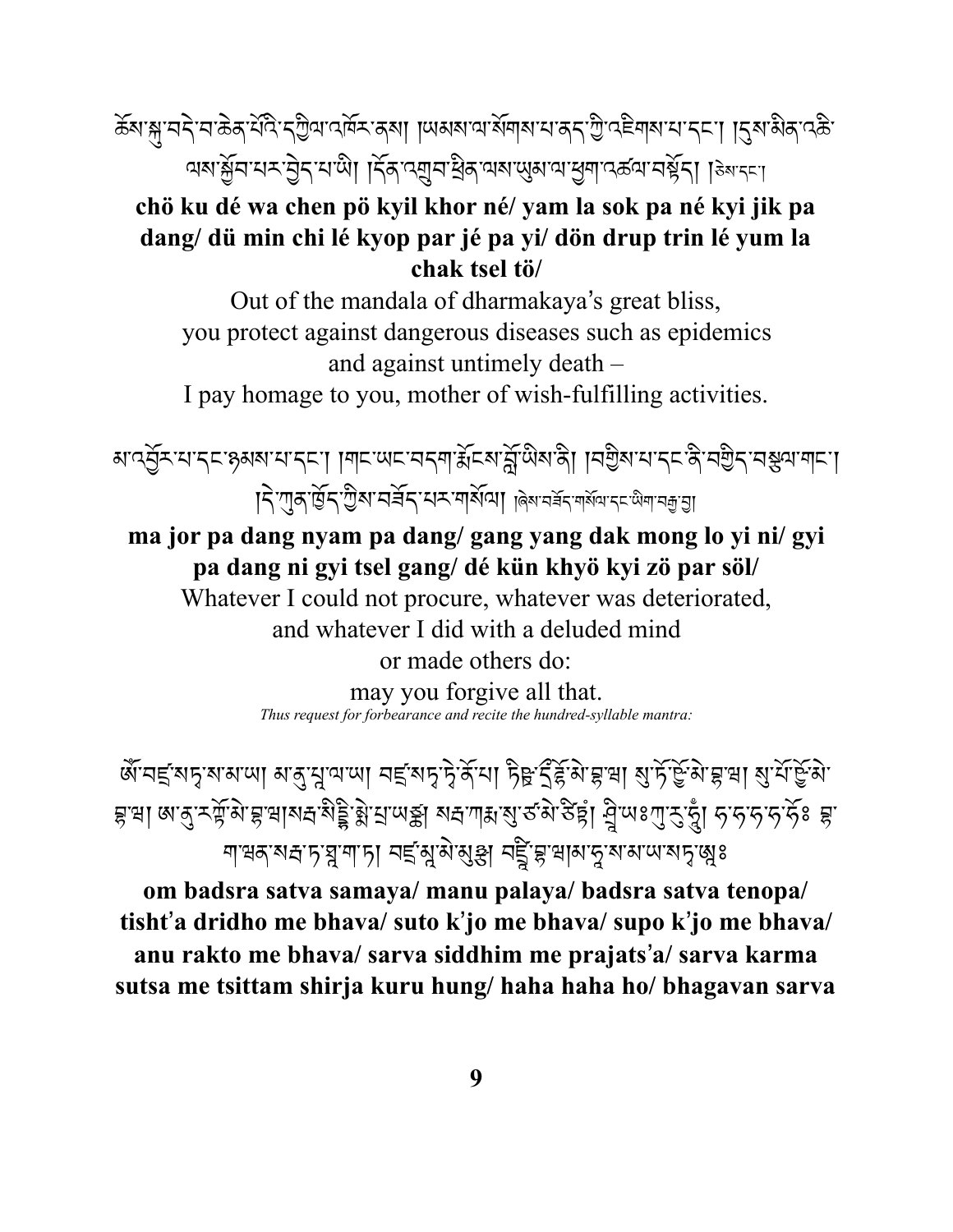#### **tat**'**agata/ badsra ma me muntsa/ badsri bhava/ maha samaya satva ah**

ব্মুন্দৰ্শনী মহমান্ত্ৰমাত্মকাৰী হিঁছি বিভাৰ কৰা প্ৰাপ্ত বিভাৰ পৰা বিধানমালী বিদ্যালয় কৰা বিধান নায়ম'মমম'তব'ম'য়েম'মা। শির্দ্রিশর্মান্ত্রীজ'ক্ল'মান্দ্রিমর্দনা। *Words of Auspiciousness:*

#### **sang gyé kün gyi ngo wor gyur pa yi/ dor jé chang chen la ma dam pa yi/ dak dang kham sum sem chen ma lü pa/ ri trö lo gyön lha mö tra shi shok/**

May the great Vajradhara, the true lama, who is the essence of all buddhas, grant the auspiciousness of the Goddess Parnashavari to all beings of the three realms without exception and to myself.

র্য়ুৰ্ভ্ৰমজী মহাশাৰ্জ বেছিশাৰা নাক্টৰ ঘঁৰা ষ্ট্ৰৰ মানাৰা। ব্ৰিমান্ত্ৰ বিশেষ ৰিমান্ত্ৰ হৈ বিশিষ্য। দ্বিয়ে མཆོག་ལ་Mབས་N་སོང་Oར་ནས། །འཇིགས་པ་Pན་ལས་Mོབ་པར་མཛད་G་གསོལ། །ཞེས་བgT་¬Uན་@། *Aspiration prayer:*

### **rang zhen jik pa chen pö nyen pa lé/ dröl jé pel den jé tsün ri trö ma/ lha mo chok la kyap su song gyur né/ jik pa kün lé kyop par dzé du söl/**

Glorious Goddess Parnashavari, you liberate all others and myself from the infliction of great harm. Having taken refuge in you, sublime goddess, please protect us from all dangers. *Thus recite the dedication and aspiration prayers.*

མདོར་བསྲ་ན། རྱད་དག་པ་དང་། བྱམས་པ་དང་སྱེང་རੇ། བྱང་རྱུབ་ཀྱི་སེམས་དང་། རིང་ངེ་འརིརོན་བིན་བྱུ་གསལ་བས་གྱུབ་པ་ལོ་ནའོ། །བརརེ་བའི་ ঘন্নাৡন্ অসম্ভুন ≧ ঘর্ত্ক নীর্ঘিন কৰি। ।ৡনমাত্মক তুন বন্দ বেইনামামমাঙ্ক মানাড়ামামামা। ।মার্কন মানামাসামাসামাস ঘাউষা। ৪৯াষা এরাডী লীকাবার্দিকা বিদ্যালী একান্দিকার দুর্বিদ্রা দুর্বিদ্রা নির্বিদ্রা দিবী এবা নির্বিদ্রা দুর্ শঽঌ৻<sup>৵</sup>ঽৢৼ৻য়৸ৼ৸ৼ৸ৼ৻৸ৼ৸ৼ৻৸ৼ৻৸৸